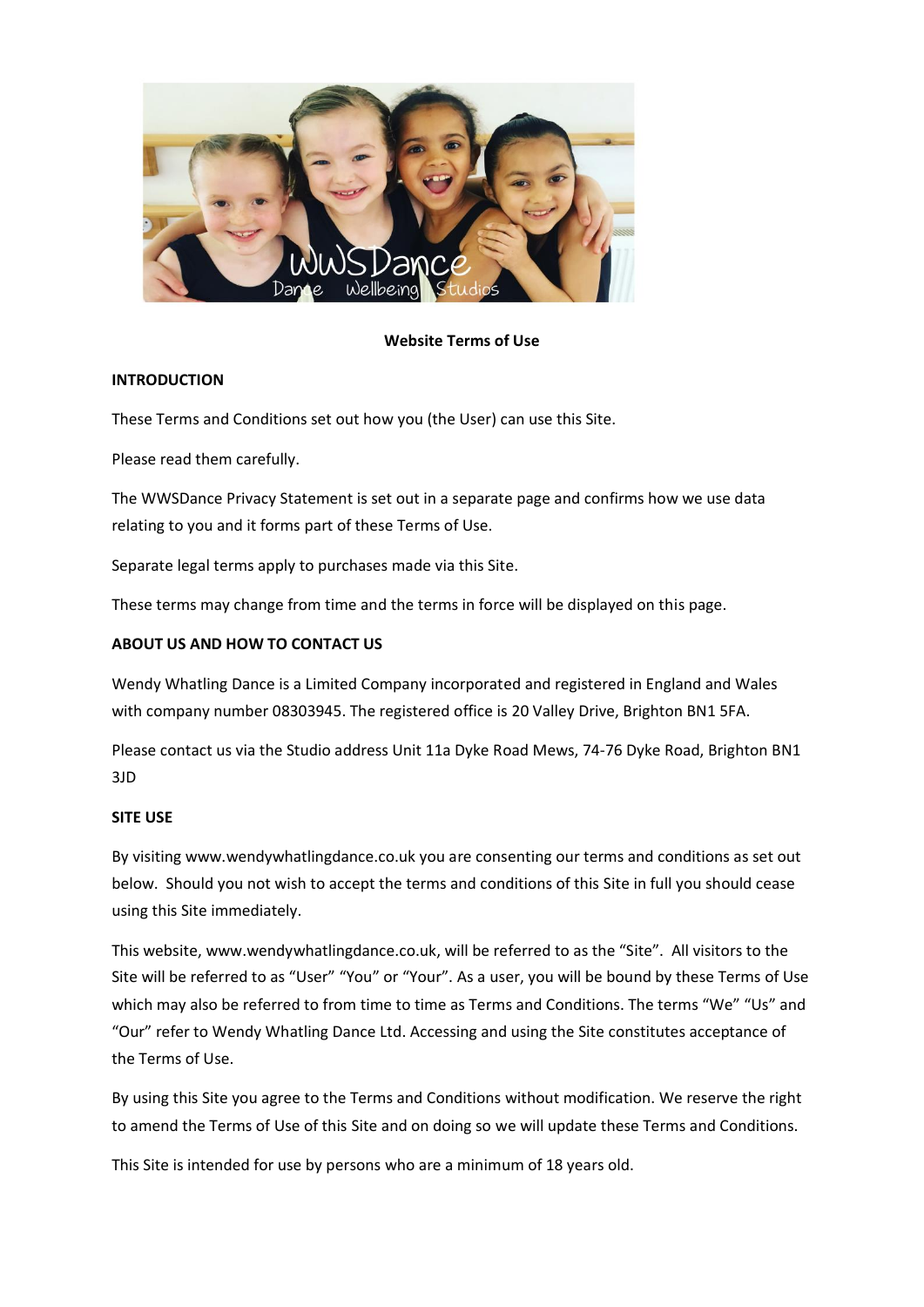

You must not copy, share or disseminate the information on this site which is subject to copyright for which all rights are reserved.

This Site is directed to people residing in the United Kingdom. We do not represent that the content will be available or appropriate in other locations. This Site is written in English and we do not take responsibility for any translations which are applied to this Site.

In using this Site you may encounter comments and/or content supplied by other users. The information contained within user comments is not verified or approved by us. The views expressed by other users on the Site do not represent our views or values.

### **TERMS**

The content on this Site, and the associated social media channels (Instagram @wwsdance, Facebook @wendywhatlingdance, Twitter @wendywhatlingdance) and email marketing, will include information on dance, dance education, movement and theatre. All content is intended for informational purposes only. None of the content in emails, blog posts or social media posts should be construed as specific health or wellbeing advice.

In addition to these Terms of Use please be aware of our Privacy Policy and Terms and Conditions of Sale which include key terms which are set out separately on our Site.

### **SITE OPERATION**

This Site is available free of charge.

We do not guarantee the availability of any Site or content. We reserve all rights to withdraw, suspend or restrict the content at any time for any reasons. Where possible, we will give you reasonable notice if the Site is to be suspended.

We do not guarantee that this Site will be secure or free from bugs or viruses.

You are responsible for configuring your information technology, computer programmes and platform to access our Site. You should use your own virus protection software.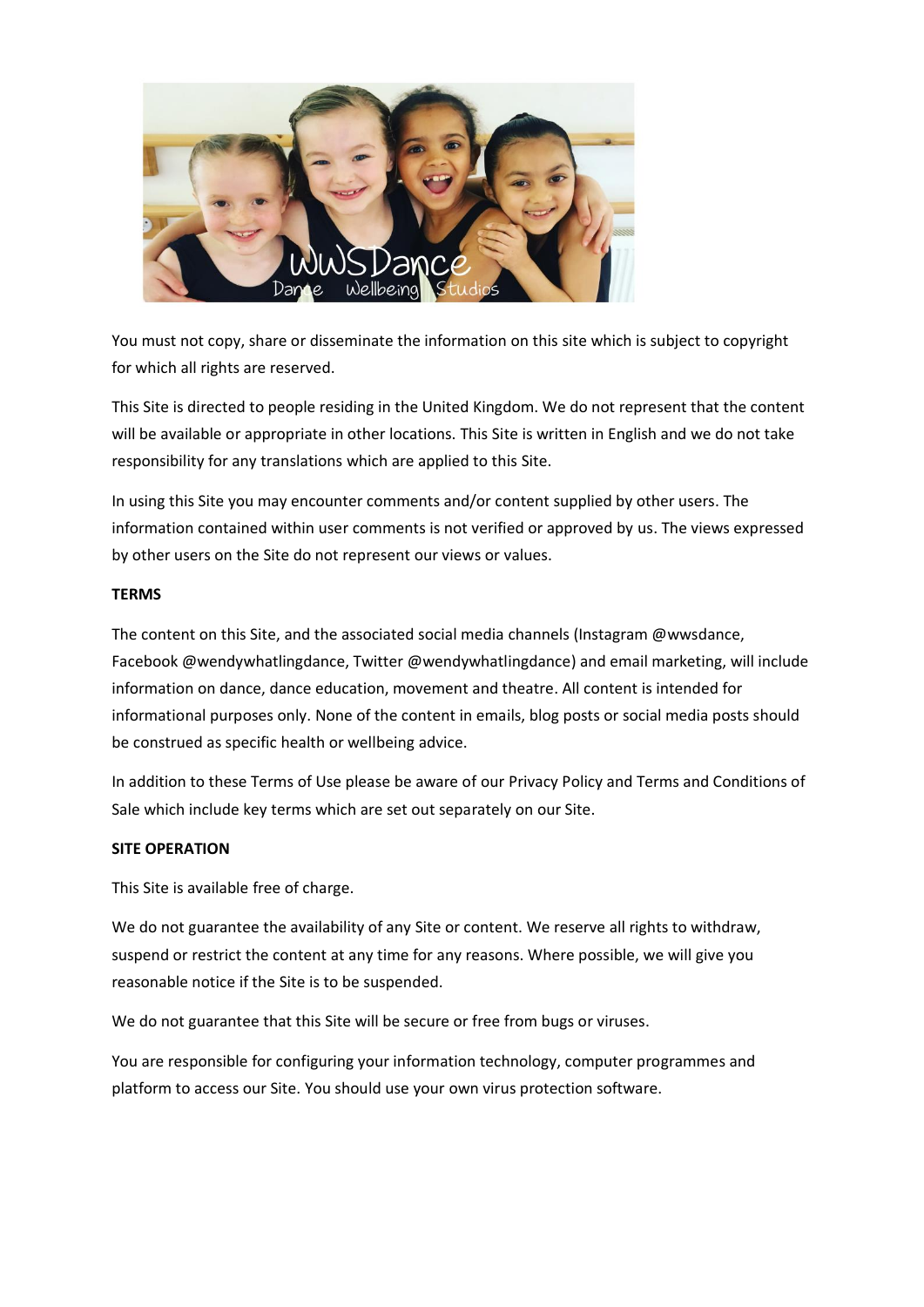

### **PRIVACY POLICY**

Our business has a privacy policy. The key elements of that policy are set out on this Site in our Privacy Statement, last updated July 2021. The Privacy Statement can be found on our website www.wendywhatlingdance.co.uk

### **INTELLECTUAL PROPERTY RIGHTS**

This Site contains intellectual property created and owned by Wendy Whatling Dance unless otherwise stated. The Intellectual Property includes all content on the Site. Content means any text, graphics, audio and video and also extends to the page layouts of this Site and any social media channels and emails. All photographs and videos on this website and the connected social media channels Instagram @wwsdance, Facebook @wendywhatlingdance, Twitter @wendywhatlingdance are subject to copyright.

No permission is given to directly reprint or republish the site content in part or in full without acknowledgement and links back to the original page or content source. At no point are you entitled to claim rights over our intellectual property.

Should you wish to utilise the content on this Site please contact [info@wendywhatlingdance.co.uk](mailto:info@wendywhatlingdance.co.uk) to make your request. You must receive written permission to repurpose, copy and/or modify any content on this Site, or content which is shared to you by email or on social media.

For all copyright requests please contact Wendy Whatling via info@wendywhatlingdance.co.uk

#### **LOSS OR DAMAGE**

Notwithstanding any of these terms, we do not intend to exclude or limit our liability to you where it would be unlawful to do so. We do not exclude or limit liability for death or personal injury caused by our negligence or the negligence of our employees, agents or subcontractors and for fraud or fraudulent misrepresentation.

We have no liability to You for any loss of profit, loss of business, business interruption or loss of business opportunity. To the maximum extent permissible at law, our aggregate liability to you in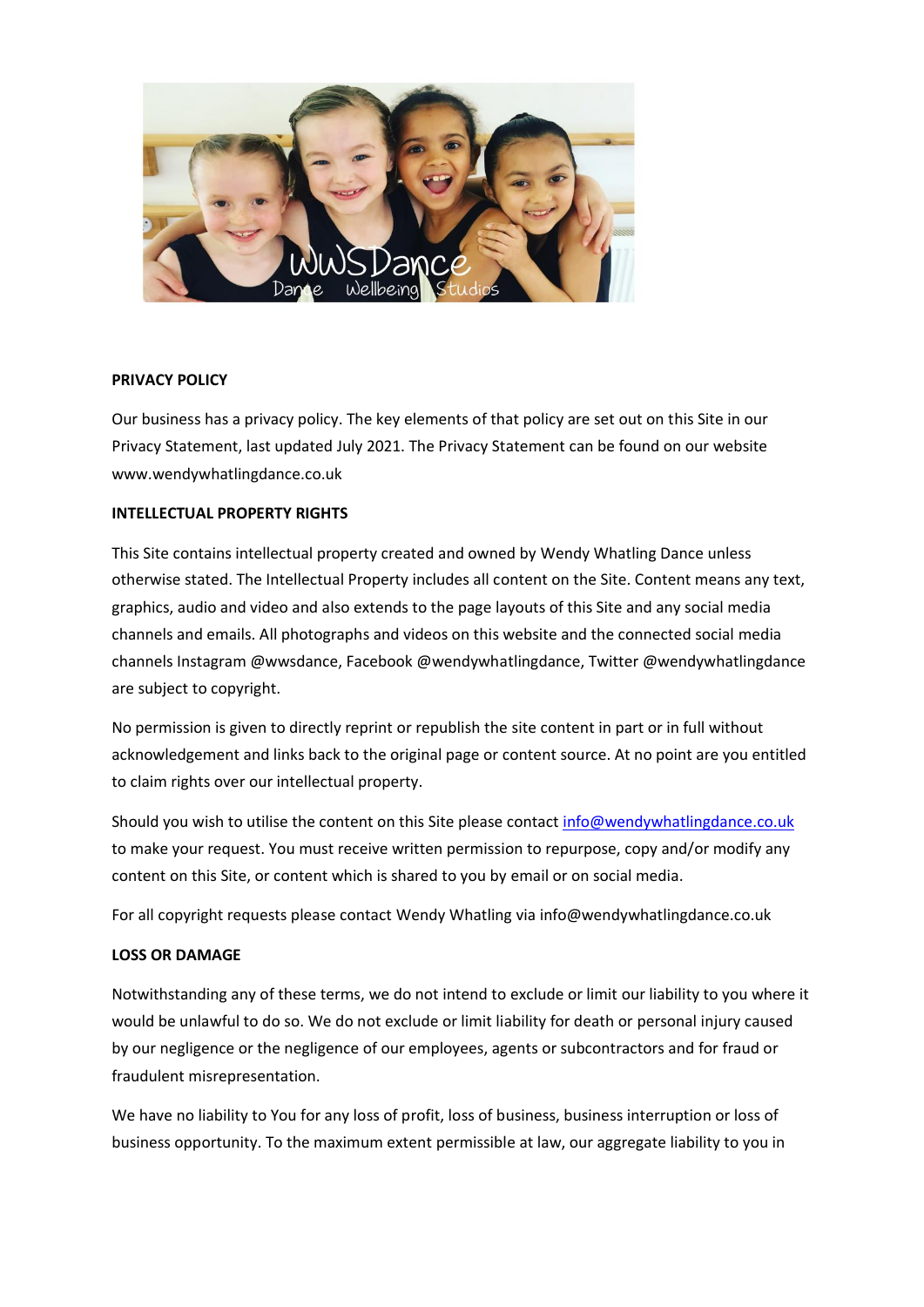

connection with these terms howsoever arising in contract, negligence or otherwise, is limited to £50.

## **DISCLAIMERS**

The information on this website is intended for entertainment and information purposes only and does not constitute medical (including dietary) advice. The information on this Site is provided without any representations or warranties, express or implied.

You must obtain professional or specialist advice before taking, or refraining from taking, any action on the basis of the content on our Site.

You must not rely on the information on our Site as an alternative to medical advice from your doctor or other professional healthcare provider. If you have any specific questions about a medical matter you should consult your GP or other relevant health professional. If you believe you may be suffering from a medical condition you should seek immediate medical attention. You should never delay in seeking medical advice because of information on our website or social media channels.

You should contact your GP for further information prior to beginning any new physical activity workout regime or allowing you child to follow such a regime. If you or a child experience chest pain at any point whilst exercising you should stop immediately and seek urgent medical assistance.

Although reasonable efforts are made to update the information on this Site, we make no representations, warranties or guarantees, whether express or implied, that the content on our Site is accurate, complete or up to date.

Nothing in this disclaimer will:

- (a) limit or exclude any liability for death or personal injury resulting from negligence;
- (b) limit or exclude any liability for fraud or fraudulent misrepresentation;
- (c) limit any liabilities in any way that is not permitted under applicable law; or
- (d) exclude any liabilities that may not be excluded under applicable law.

This Site may contain links to other sites. These sites are not under our control and we cannot be responsible for any actions or events arising from you following any links from this Site. Links are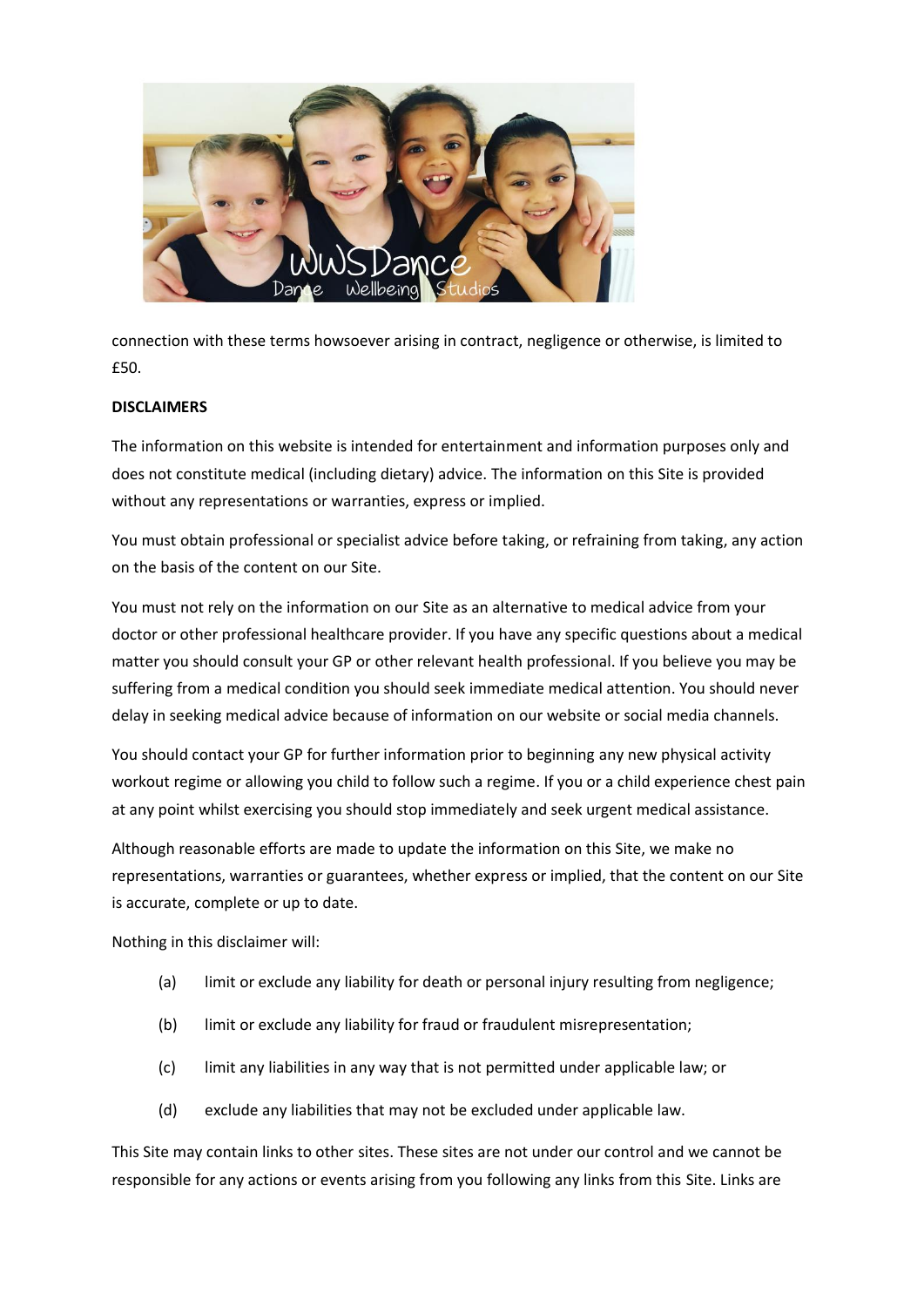

provided for informational purposes only and should note be interpreted as approval or endorsement by us.

Any comments on our blog or social media channels are not endorsed or verified by us. We are not responsible for the comments on our Site made by third parties. Should we become aware of comments which are likely to be distressing we will remove them from our Site. Removal of comments does not indicate that any compensation will be awarded, it will not, comments are removed to ensure enjoyment for Site users.

## **JURISDICTION AND DISPUTE RESOLUTION**

These Terms are governed by the laws of England & Wales. The Courts of England & Wales have exclusive jurisdiction for any matter and proceedings arising out of the use of this Site.

## **COOKIES POLICY**

This Site uses cookies; small files of letter and numbers that are automatically placed on your machine – if you agree - to help our Site provide a better user experience.

Cookies do not typically include identifying personal information but cookies may also be linked to personal information which is stored about you.

We use cookies to retain your user preferences, store information from elements of our Site such as shopping carts, and to provide anonymised tracking data to third party applications such as Google Analytics. These cookies are likely to be analytical/performance cookies or targeting cookies. We have no control over third party cookies.

In general, cookies should make your browsing experience better. You may prefer to disable cookies for this Site which you can do by disabling cookies in your browser. We suggest following the steps via the 'Help' tool of your browser. Please note that if you change your browser settings to block all cookies (including essential cookies) you may not be able to access some or all of our Site.

Except for essential cookies, all cookies expire within a reasonable period of time.